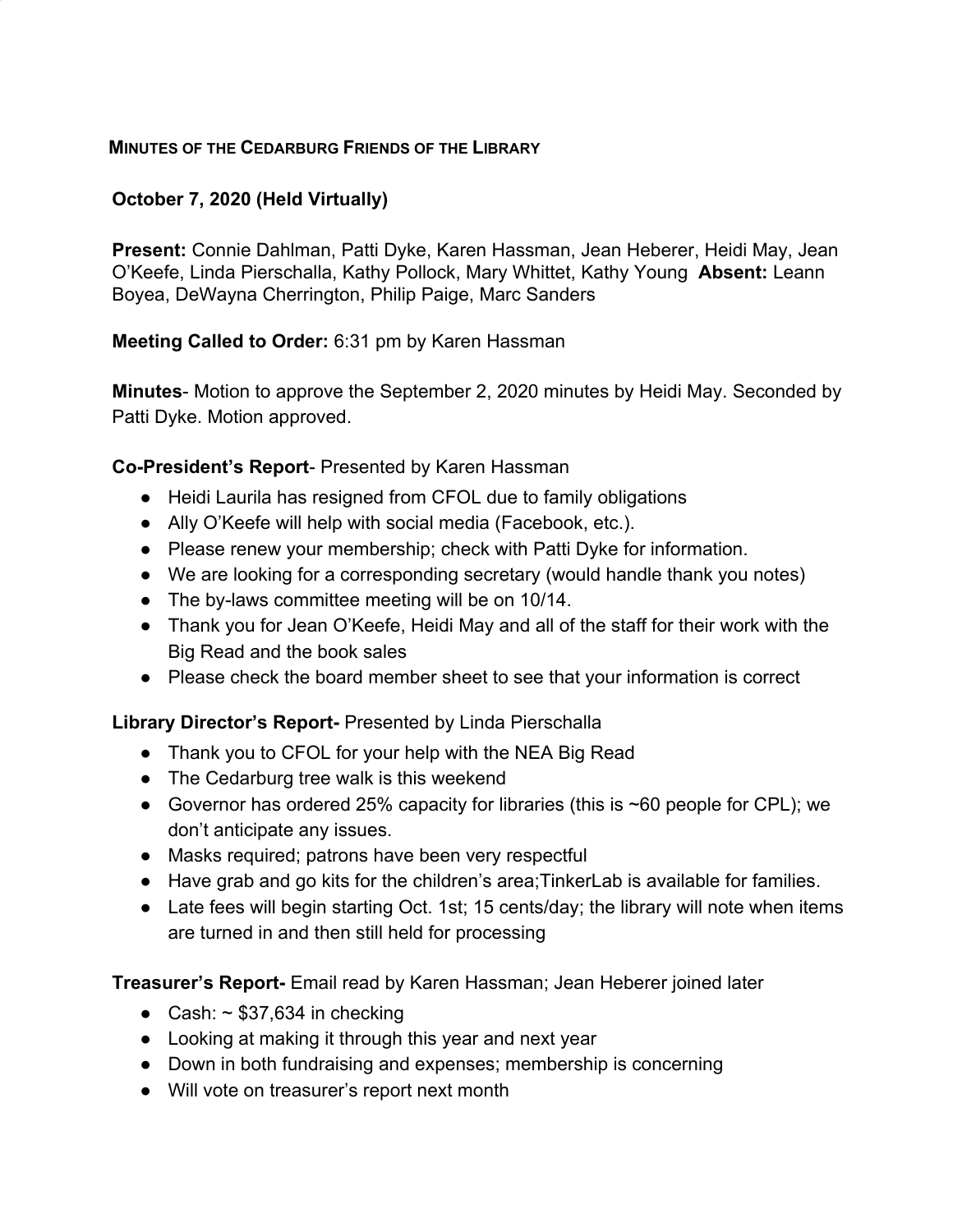## **Committee Reports:**

**Fill the Shelves** - Presented by Kathy Pollock

● Looking at end of October/early November

### **Buy the Book/Book Sales –** Presented by Heidi May

- Pop-up sale over \$400 in 2 days
- Big thank you for help with restocking during the sale
- Donations have slowed down; magazines are a bit of a struggle now
- Want new/gently used books that will sell
- From Kathy Young: getting ~\$300/week in books and magazines in September

# **Cedarburg Reads/NEA Big Read** - Presented by Jean O'Keefe

- Kickoff went well on Friday all books distributed; lots of publicity
- Events include: Tree Walk; Thursday night Cooking Club; Interview with City Forester Kevin Westphal on CPL Radio

## **Membership - Presented by Patti Dyke**

• Sent out the renewal reminder; about  $\frac{1}{2}$  have renewed at this point

# **Open Discussion**

- *Fundraising options:* Mary Whittet noted that we need to look at being more creative with fundraising. The following list is for researching some possible options (this does not mean leading the committee): Books in Bloom (Kathy Pollock), Beer in a Box (Sandi King), Radio-athon (Heidi May), Reading Fundraiser (Kathy Young), Round up library fines for the Friends (Linda Pierschalla), Silent Book Auction (Marc Sanders), Wishing Well (Jean Heberer), Spelling Challenge (still needed), Holiday Photos using the Library Green Screen (Linda Pierschalla), Targeted Fundraising for a given item(s) (still needed), Shredding Event (Connie Dahlman), Dine In Do Good with New Fortune Restaurant (Karen Hassman)
- Detailed discussion by Connie Dahlman on getting sponsorship and timing of a shredding event set; looking at a 10/8 meeting for getting more options.
- *Membership Change:* Motion by Connie Dahlman to have membership run from January 1 - December 31. This membership change would begin in 2021. Motion seconded by Heidi May. Motion carried. Note: Those who have already renewed will be grandfathered through the rest of 2021.
- *Chamber of Commerce:* Motion by Karen Hassman to have CFOL become a